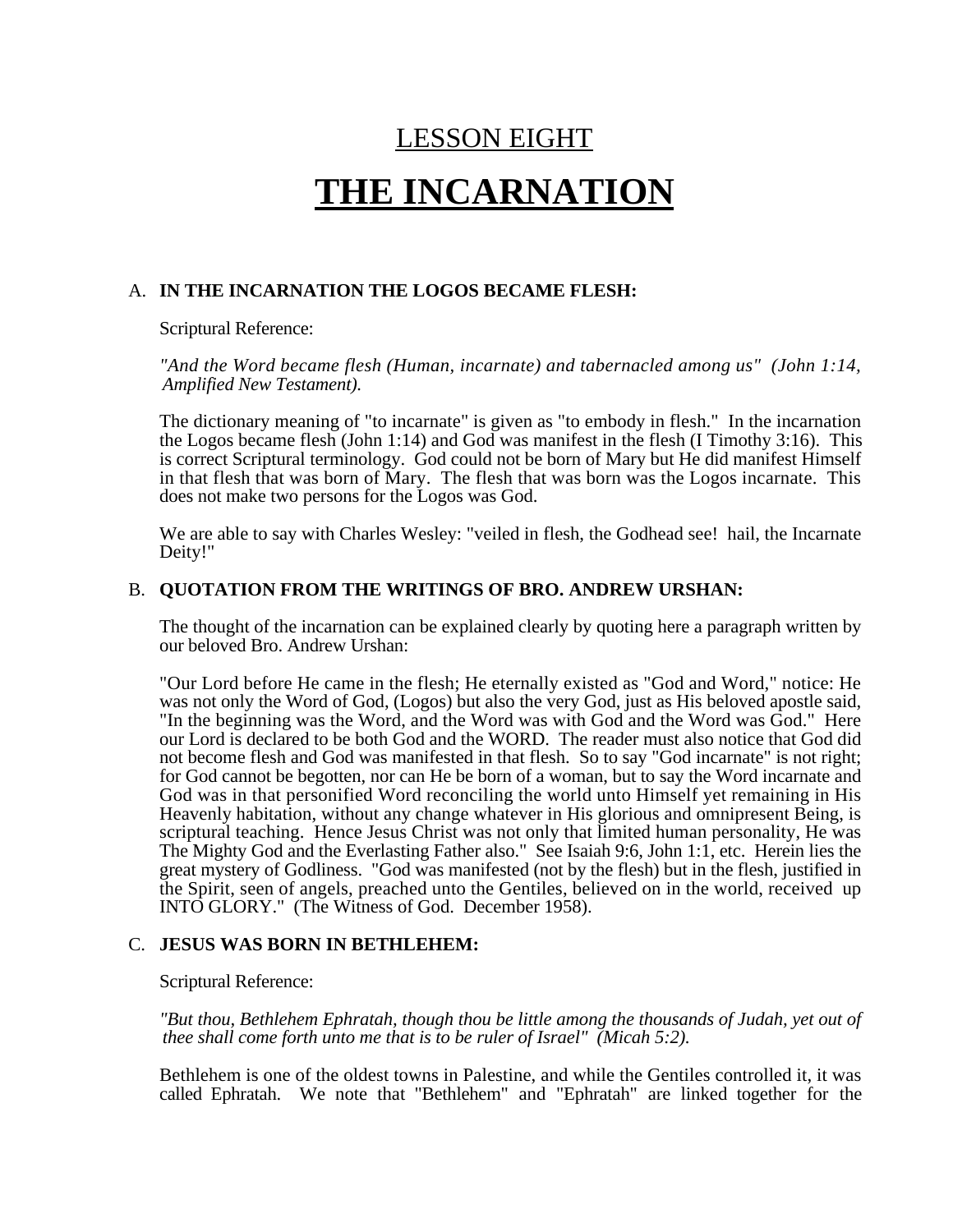"incarnation." This shows that both Jew and Gentile are brought together in the plan of redemption.

Bethlehem is approximately six miles from Jerusalem. For many years it was under Arab rule in the Kingdom of Jordan. Since the Six-Day War it has been governed and occupied by Israel.

This is David's native town, and the story of Ruth took place here. Benjamin was born here and Rachel died here.

#### D. **JESUS WAS BORN IN THE FULLNESS OF TIME:**

Scriptural References:

*"But when the fullness of the time was come, God sent forth his Son, made of a woman, made under the law" (Galatians 4:4).*

*"…In due time Christ died for the ungodly" (Romans 5:6).*

*"So all the generations from Abraham to David are fourteen generations…fourteen generations" (Matthew 1:17).*

The first advent of our Lord was right on time in God's program. God is never late. When the fullness of time was come, Jesus was born. This tells us that His Second Advent will also be right on time. God will never be late.

The fourteenth generation of the third cycle is significant. It tells us that God has His plan worked out in detail, and His plan will be fully and completely fulfilled and carried out.

#### E. **JESUS WAS BORN IN ORDER TO DIE ON CALVARY:**

Scriptural References:

*"For the Son of man is come to seek and to save that which was lost" (Luke 19:10).*

*"I am come that they might have life, and that they might have it more abundantly" (John 10:10).*

*"This is a faithful saying, and worthy of all acceptation, that Christ Jesus came into the world to save sinners" (I Timothy 1:15).*

*"…In the book of life of the Lamb slain from the foundation of the world" (Revelation 13:8).*

The purpose of the incarnation was to provide a sacrificial Lamb for the atonement. Christ was born in order to die on Calvary. The words of Abraham to Isaac was fulfilled here, *"My son, God will provide himself a lamb for a burn offering." (Genesis 22:8).* Only through the incarnation could it be possible for a sinless lamb be provided for a sacrifice.

Sometimes Revelation 13:8 is misquoted. Jesus is a Lamb slain "FROM" the foundation of the world. He was foreordained "BEFORE" the foundation of the world, but slain "FROM" the foundation of the world.

#### F. **THE MIGHTY GOD IS IN CHRIST JESUS:**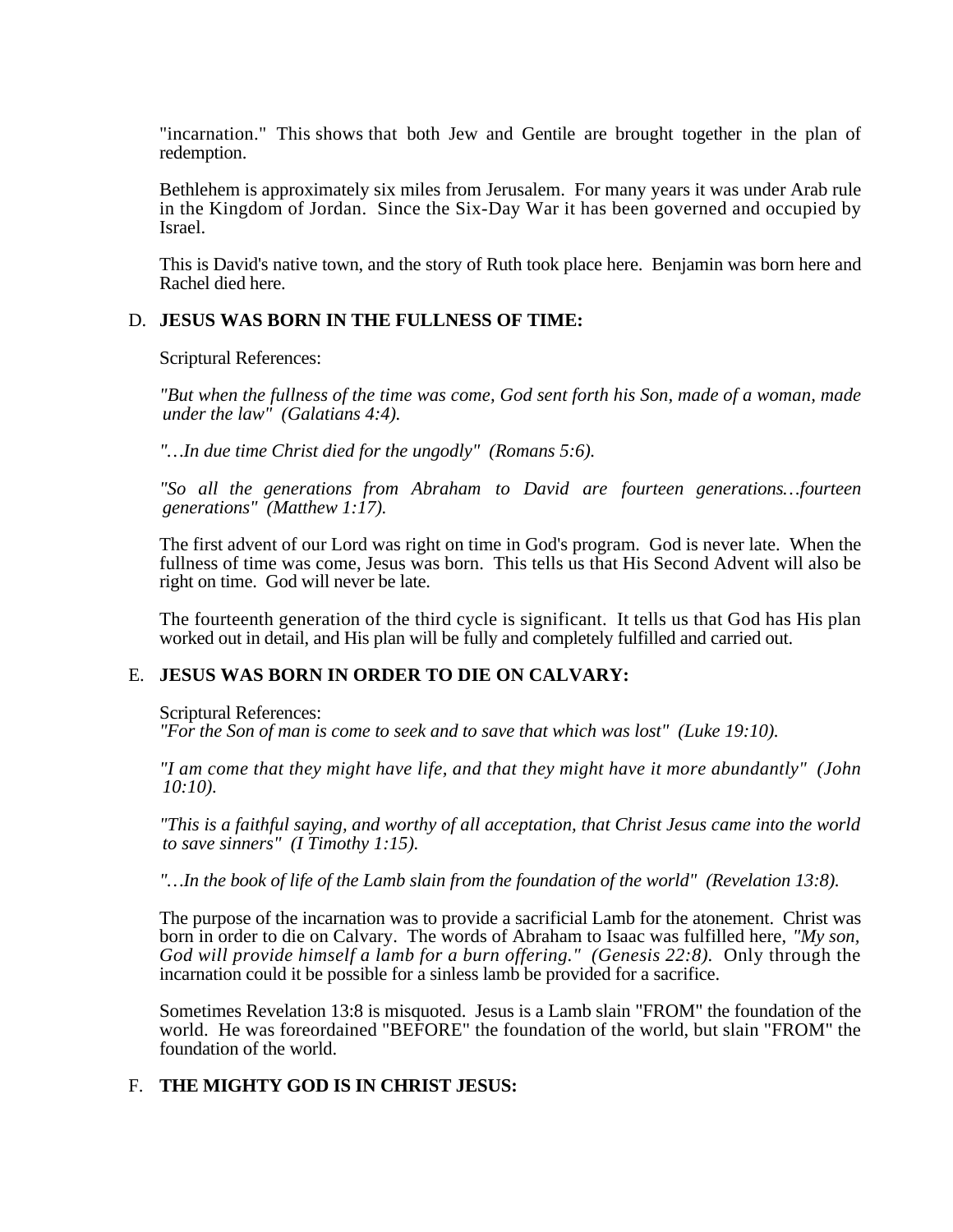Scriptural Reference:

*"To wit, that God was in Christ, reconciling the world unto himself, not imputing their trespasses unto them; and hath committed unto us the word of reconciliation" (II Corinthians 5:19).*

Once we can understand the truth expressed in this Scripture the revelation of the Oneness of the Godhead and the Deity of Jesus Christ becomes clear. We see Jesus Christ as both God and man, God manifesting Himself as flesh, and God in that human temple to reconcile the world to Himself. Are there two persons who are reconciling us to themselves? No, certainly not. *"All things are of God, who hath reconciled us to HIMSELF by Jesus Christ" (II Corinthians 5:18).*

#### G. **THE FULLNESS OF THE GODHEAD DWELLS IN JESUS CHRIST:**

Scriptural Reference:

*"For in him dwelleth all the fullness of the Godhead bodily" (Colossians 2:9).*

Let us quote two other versions of this Scripture:

"For in Him the whole fullness of Deity (the Godhead) continues to dwell in bodily form" (Amplified New Testament).

"For it is in Christ that the complete being of the godhead dwells embodied" (The New English Bible).

Actually we need no other Scripture apart from Colossians 2:9 to prove conclusively the Oneness truth. Anyone who argues for the theory of the Trinity must first clip this Scripture from his Bible.

Let us examine this Scripture by asking ourselves a few questions:

- 1. Is Jesus in the Godhead or is the Godhead in Jesus? The Trinitarians say that Jesus is in the Godhead. The Bible says that the Godhead is in Jesus. Whom shall we believe?
- 2. Are there THREE fullnesses of the Godhead? Certainly not. There is only one fullness of the Godhead who dwells in Jesus Christ.
- 3. Is there only a part of the fullness of the Godhead in Jesus? The Bible says ALL THE FULLNESS, not just a part of the fullness.
- 4. What does this Scripture tell us? It tells us that all the offices and manifestations of God, His attributes and the essence of His very Being, are all in Jesus Christ. Likewise the only place we can find the Son and the Holy Ghost is in Jesus Christ.

#### H. **THE FATHER AND JESUS CHRIST ARE ONE:**

Scriptural Reference:

*"I and my Father are one." (John 10:30).*

*"He that hath seen me hath seen the Father." (John 14:9).*

*"That they may be one, even as we are one." (John 17:22).*

The Jews understood Jesus far better than most people do today. They understood that He claimed Oneness with the Father, and it was for this reason they were going to stone Him. Jesus told Philip that when we see Him we see the Father. Shall we see the Father apart from Jesus Christ? No, NEVER!